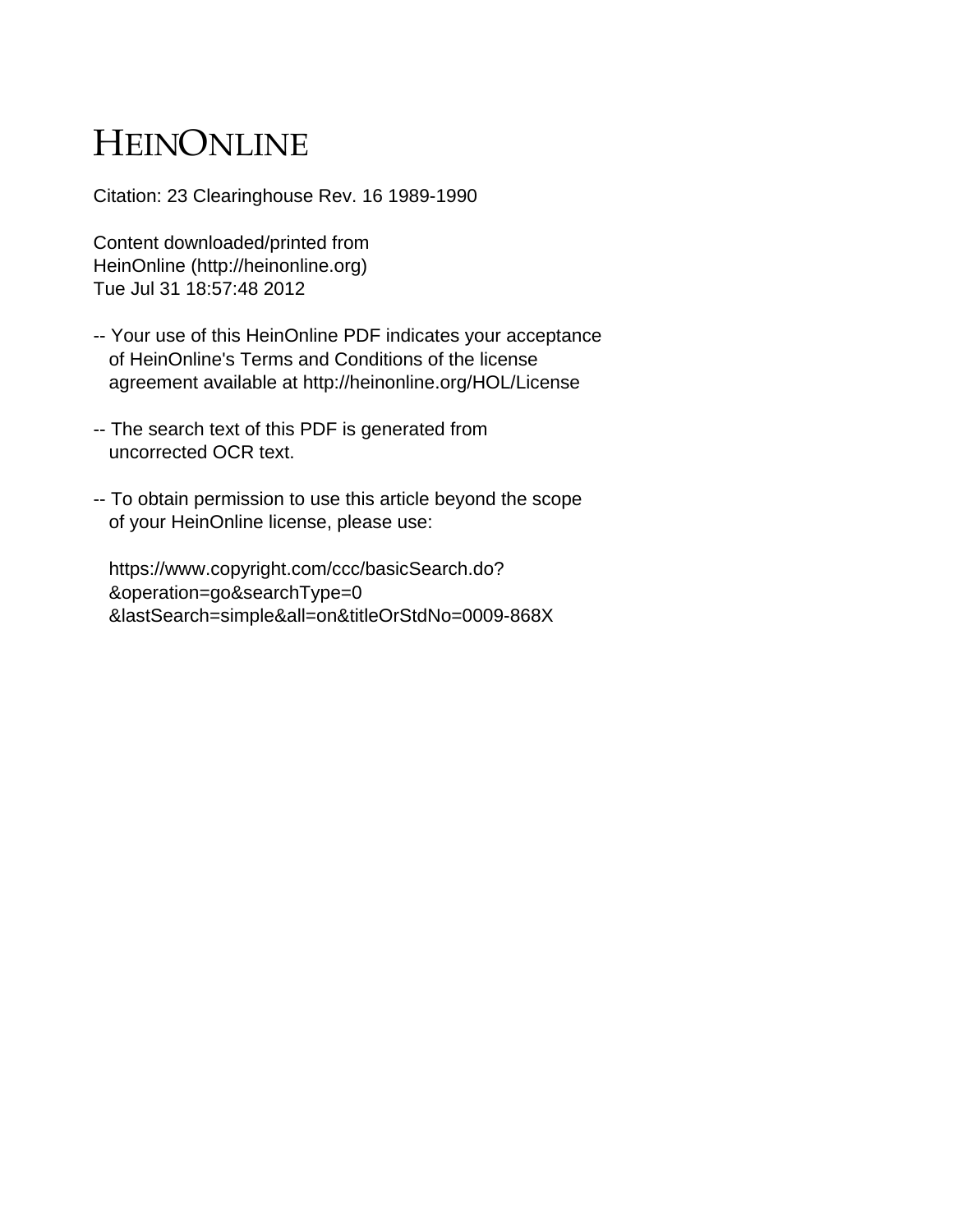# **The Elusive Path to an Award of Attorney Fees Under 42 U.S.C. § 1988**

## **by** Elizabeth Renuart

Several land mines have been judicially placed in the path of attorneys who seek fees under 42 U.S.C. **§** 19881 after a judgment on the merits has been entered or the case is settled or dismissed.<sup>2</sup> This article will address  $(1)$  the standard to apply in deciding what constitutes a "prevailing" party for purposes of an award of fees; (2) whether a plaintiff can "lose" on the merits and still be entitled to an award of fees; and (3) whether compensation is available for time spent in certain administrative proceedings through an award of fees in the judicial action. This article will also review the relevant court decisions affecting these issues and discuss pitfalls that the practitioner should avoid when seeking an award of attorney fees.

## **I. How to Determine Whether a Plaintiff Is a "Prevailing" Party**

#### **A. The Standard to Apply**

The leading appellate court decision setting forth the "prevailing party" standard is the First Circuit's opinion in *Nadeau v. Helgemoe*,<sup>3</sup> in which the court established a twopronged test for determining whether or not an award of fees is appropriate. The first prong is whether, as a matter of fact, the suit was a necessary and important factor in achieving the improvements sought. The second prong is whether, as a matter of law, the suit was frivolous, unreasonable, or groundless. This test is often called the "catalyst" theory, and is used to determine when a plaintiff is a "prevailing" party in cases in which the court did not enter a final judgment in favor of the plaintiff. It applies when the case was settled, when the case

In any action or proceeding to enforce a provision of section 1981, 1982, 1983, 1985, and 1986 of this title, title IX of Public Law 92-318, or title VI of the Civil Rights Act of 1964, the court, in its discretion, may allow the prevailing party, other than the United States, a reasonable attorney's fee as part of the costs.

- 2. If judgment is entered in favor of the plaintiff, Sections I and II of this article are not applicable.
- 3. Nadeau v. Helgemoe, 581 **F2d** 275, 281 (1st Cir. 1978). This standard was discussed and refined on another occasion by the First Circuit in Coalition for Basic Human Needs v. King, 691 **E2d** 597, 598-599 (1st Cir. 1982). It was also quoted with approval by the Supreme Court in Hensley v. Eckerhart, 461 U.S. 424, 433 (1983).

was dismissed as moot,<sup>4</sup> or when a judgment was entered in favor of the defendant. The *Nadeau* decision has influenced every other circuit court decision regarding this issue.

#### **B. Significant Issue Test v. Central Issue Test**

The majority of the circuits have approved the first prong of the *Nadeau* test without change. 5 However, practitioners should be cautioned that the Fifth, Sixth, and Eleventh Circuits have adopted the "central issue test." This variation of the first prong of the *Nadeau* standard requires that the suit must have been a necessary and important factor in achieving results connected with the central issue of the case.<sup>6</sup> Practitioners in these circuits should argue that the plaintiff need only prevail on any "significant" issue, rather than on precisely the "central" issue, since the Supreme Court has approved the significant issue test in *Hensley v. Eckerhart.7* An excellent discussion of this conflict can be found in the Fifth Circuit's dissent from the denial of rehearing en banc in *Uviedo v.*

<sup>1.</sup> The exact language of 42 U.S.C. § 1988, in relevant part, is as follows:

<sup>4.</sup> The fact that a case is dismissed as moot when the defendant changes its behavior to conform to the relief sought by the plaintiff has become more problematic in light of the Supreme Court's holding in Hewitt v. Helms, 107 **S.** Ct. 2672 (1987). This case will be discussed in more detail in part II, *infra.*

<sup>5.</sup> Gerena-Valentin v. Koch, 739 **E2d** 755, 758-59 **(2d** Cir. 1984); Gingras v. Lloyd, 740 **F2d** 210 (2d Cir. 1984); NAACP v. Wilmington Medical Center, Inc., 689 **E2d** 1161, 1167 (3d Cir. 1982), *cert. denied,* 460 U.S. 1052 (1983); Institutionalized Juveniles v. Secretary of Pub. Welfare, 758 **E2d** 897, 911-12 (3d Cir. 1985); Bonnes v. Long, 599 **E2d** 1316 (4th Cir. 1979), *cert. denied,* 455 U.S. 961 (1982); Smith v. University of N.C., 632 **E2d** 316, 346-47 (4th Cir. 1980); Reigh v. Schleigh, 829 **E2d** 1334, 1335-36 (4th Cir. 1987), *cert. denied,* 108 **S.** Ct. 1242 (1988); Gekas v. Attorney Registration & Disciplinary Comm'n, 793 **E2d** 846, 849 (7th Cir. 1986); United Handicapped Fed'n v. Andre, 622 **E2d** 342, 346 (8th Cir. 1980); Lear Sigler, Inc. v. Lehman, 842 **F2d** 1102, 1116 (9th Cir. 1988); California Ass'n of Physically Handicapped, Inc. v. FCC, 721 **E2d** 667, 672 (9th Cir. 1983), *cert. denied,* 469 U.S. 832 (1984); Supre v. Ricketts, 792 **E2d** 958, 962 (10th Cir. 1986); Martin v. Heckler, 773 **E2d** 1145, 1149 (11th Cir. 1985) (en banc); Miller v. Staats, 706 **E2d** 336, 341 (D.C. Cir. 1983); *see also,* Devine v. Sutermeister, 733 **F2d** 892, 897-98 (Fed. Cir. 1984).

<sup>6.</sup> Uviedo v. Steve's Sash & Door Co., 760 **F2d** 87, 88 (5th Cir. 1985), *cert. denied,* 474 U.S. 1054 (1986) (six judges dissented from the denial of rehearing en banc and argued that the "central issue test" conflicts with the Supreme Court's decision in *Hensley);* Kentucky Ass'n for Retarded Citizens, Inc. v. Conn, 718 **E2d** 182 (6th Cir. 1983); Taylor v. City of Fort Lauderdale, 810 **E2d** 1551 (1lth Cir. 1987).

*<sup>7.</sup> Hensley,* 461 U.S. at 433.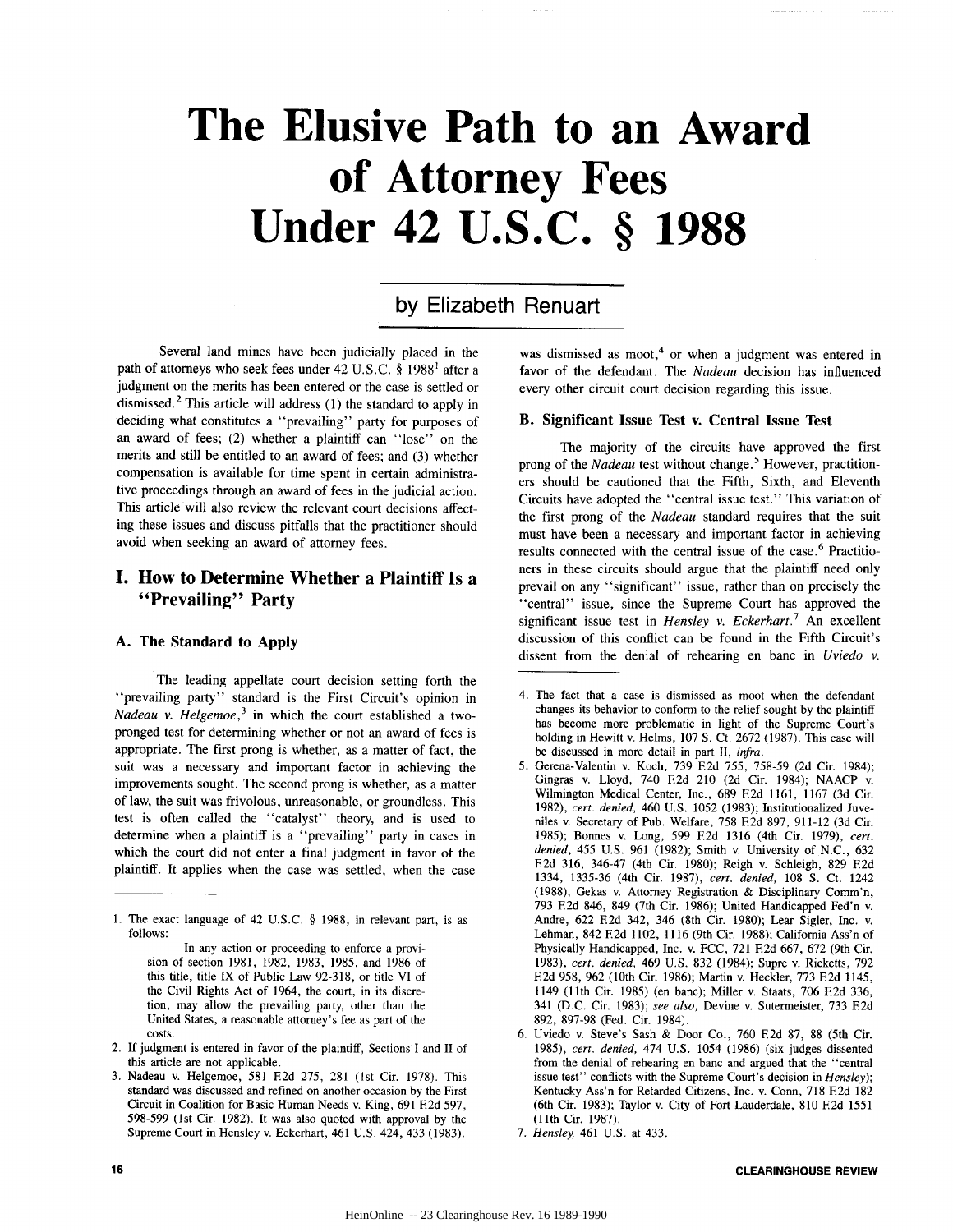*Steve's Sash & Door Co.*<sup>8</sup> This conflict may soon be resolved by the Supreme Court, which has granted certiorari in a Fifth Circuit case that was decided after *Uviedo. <sup>9</sup>*

#### **C. Proof of Causation**

Because the causation element of the first prong of the prevailing party standard is a question of fact, the proof presented in support of causation must be carefully considered and thoroughly presented. The proof may be a simple matter if a settlement was reached between the parties.<sup>10</sup> The more difficult situation arises when the defendant changes its behaviorfor example, by amending or withdrawing the challenged statute, regulation, or rule.<sup>11</sup> The evidence that is most effective in this instance consists of admissions by the defendants, agents for the defendants, or other state actors that the lawsuit caused a change in their behavior. This evidence can sometimes be found in legislative history and minutes of meetings or may be obtained through affidavits.<sup>12</sup> In addition, the chronology of events from which reasonable inferences can be drawn is often helpful. **'3**

The presentation of such evidence can be accomplished in various ways. Copies of legislative history or minutes of committee meetings can be attached to a motion for award of attorney fees. Affidavits from appropriate individuals, such as members of the body proposing and passing any changes to rules or statutes at issue, can also be provided directly to the court. If a witness is not cooperative, getting an agreement with opposing counsel to take the witness's deposition or, in the absence of agreement, filing a motion with the court is an appropriate course of action. Finally, a request for a hearing on the motions for attorney fees can be made and witnesses can be called to testify at that time.

It is also important to note that the lawsuit need not be the *sole* cause of the change in the defendant's behavior.<sup>14</sup> Moreover, because causation is a factual matter, an appellate court will not reverse the trial court's findings unless clearly erroneous. **15**

- 9. Texas State Teachers Ass'n v. Garland Indep. School Dist., 837 **E2d** 190, 195 (5th Cir. 1988), *cert. granted,* 57 U.S.L.W. 3198 (U.S. Oct. 3, 1988) (No. 3198).
- 10. *See, e.g., United Handicapped Fed'n,* 622 E2d at 345-46.
- 11. The most extreme example of this situation occurs when the challenged statute, regulation, or rule is changed by a nonparty to the case. In *Reigh,* 829 **E2d** 1334, *cert. denied,* 108 **S.** Ct. 1242, the plaintiffs sued the clerks of the courts who enforced rules and procedures with respect to the attachment of bank accounts. The clerks, however, did not have any power to change the rules of procedure. The rules were changed during the course of the litigation by a Rules Committee appointed by the Maryland Court of Appeals. The defendants contended that, although the changes in the rules of procedure occurred on a parallel track with plaintiff's lawsuit, the lawsuit did not "cause" the changes. The district court, however, awarded fees to a limited extent, and the award was upheld on appeal. *Id.* at 829 **E2d** 1335-36.
- 12. *See, e.g., Institutionalized Juveniles,* 758 **E2d** at 917; *but see,* American Constitutional Party v. Munro, 650 E2d 184, 188 (9th Cir. 1981) (an affidavit from one legislator made one year after the amendment to the challenged statute had been passed was inadequate).
- 13. Posada v. Lamb County, Tex., 716 **E2d** 1066, 1072-73 (5th Cir. 1983); *Gekas,* 793 **E2d** at 850-51.
- 14. *Wilmington Medical Center,* 689 **E2d** at 1169; *United Handicapped Fed'n,* 662 **E2d** at 346-47.
- 15. *See, e.g., Gekas,* 793 **E2d** at 850; *Posada,* 716 E2d at 1072-73.

## Note

At press time, the Supreme Court decided *Texas State Teachers Association v. Garland Independent School District,* **57 U.S.L.W 4383** (Mar. **28, 1989).** *See* footnote **9.** The Supreme Court rejected the "central issue test" adopted by the Fifth, Sixth, and Eleventh Circuits in favor of the "significant issue test." This resolved the conflict discussed in paragraph I.B. of the article. In embracing this test, the Court reaffirmed the *Nadeau v. Helgemoe* standard, that a plaintiff who "... has succeded on 'any significant issue in litigation which acheived[d] some of the benefit the parties sought in bringing the suit' **. . .** has crossed the threshold to a fee award of some kind." *Texas State Teachers Association, 57 U.S.L.W. at 4386. This is a* "generous formulation" that should ease the plaintiff's burden in seeking an award of attorney fees under 42 U.S.C. 1988.

#### **D. The Legal Question**

The second prong of the *Nadeau* test involves a question of law. **A** majority of the circuits have held that with respect to the second prong, the plaintiff need only show that the lawsuit was not "frivolous, unreasonable or groundless."<sup>16</sup> The Seventh, Tenth, and Eleventh Circuits, however, appear to use a stricter standard **by** requiring the plaintiff to show that the changes caused **by** the lawsuit were "required **by law.'<sup>17</sup>**

The response to this claim is that 42 **U.S.C. § 1988** allows an award of attorney fees in any action or proceeding to enforce section **1983** or various other sections if the plaintiff "prevails."<sup>18</sup> Thus, if a plaintiff files an action to enforce section **1983** and states a cognizable claim, the plaintiff need only show that he or she has "prevailed," whatever the final disposition of the case. <sup>19</sup>**A** showing that the plaintiff *secured* relief pursuant to section **1983** is unnecessary.

- **17.** Palmer v. City of Chicago, **806 F2d 1316, 1323** (7th Cir. **1986),** *cert. denied,* **107 S.** Ct. **2180 (1987);** *Supre,* **792 E2d** at **963;** Maloney v. City of Marietta, 822 **E2d 1023, 1026** (lth Cir. **1987).**
- **18.** The legislative history of the enactment of 42 **U.S.C.** § **1988** states that a person may in some circumstances be a "prevailing party" without having obtained a favorable "final judgment following a full trial on the merits." H.R. REP. No. **1558,** 94th Cong., **2d** Sess. **7 (1976);** *see also,* **S.** REP. No. **1011,** 94th Cong., **2d** Sess. 5 **(1976);** Hanrahan v. Hampton, 446 **U.S.** 754, **756-57 (1980).**
- **19.** Beware of those cases dealing with the issue of whether a plaintiff can be awarded attorney fees for obtaining only preliminary relief but losing on the merits. *See, e.g., Hanrahan,* 446 **U.S.** 754; *Palmer,* **806 E2d** at **1320,** 1324; Doe v. Busbee, 684 **E2d 1375, 1381-83** (lth Cir. **1982);** *University of N.C.,* **632 F2d** at 351. None of the plaintiffs in these cases alleged or showed any lasting change in the defendant's behavior. These cases are distinguished for this reason.

<sup>8.</sup> *See* note **6,** *supra.*

**<sup>16.</sup>** Nadeau, **581 E2d** at **281;** *Coalition for Basic Human Needs,* **691 F2d** at **600-602;** Disabled in Action v. Mayor, **685 E2d 881, 885,** n.3 (4th Cir. **1982);** Williams v. Leatherbury, **672 E2d** 549, **551** (5th Cir. **1982);** Johnston v. Jago, **691 E2d 283, 286** (6th Cir. **1982);** *United Handicapped Fed'n,* 622 **E2d** at 347; Greater Los Angeles Council on Deafness v. Community Television of **S.** Cal., **813 E2d 217,** 220 (9th Cir. **1987);** *Miller,* **706 E2d** at 341-342.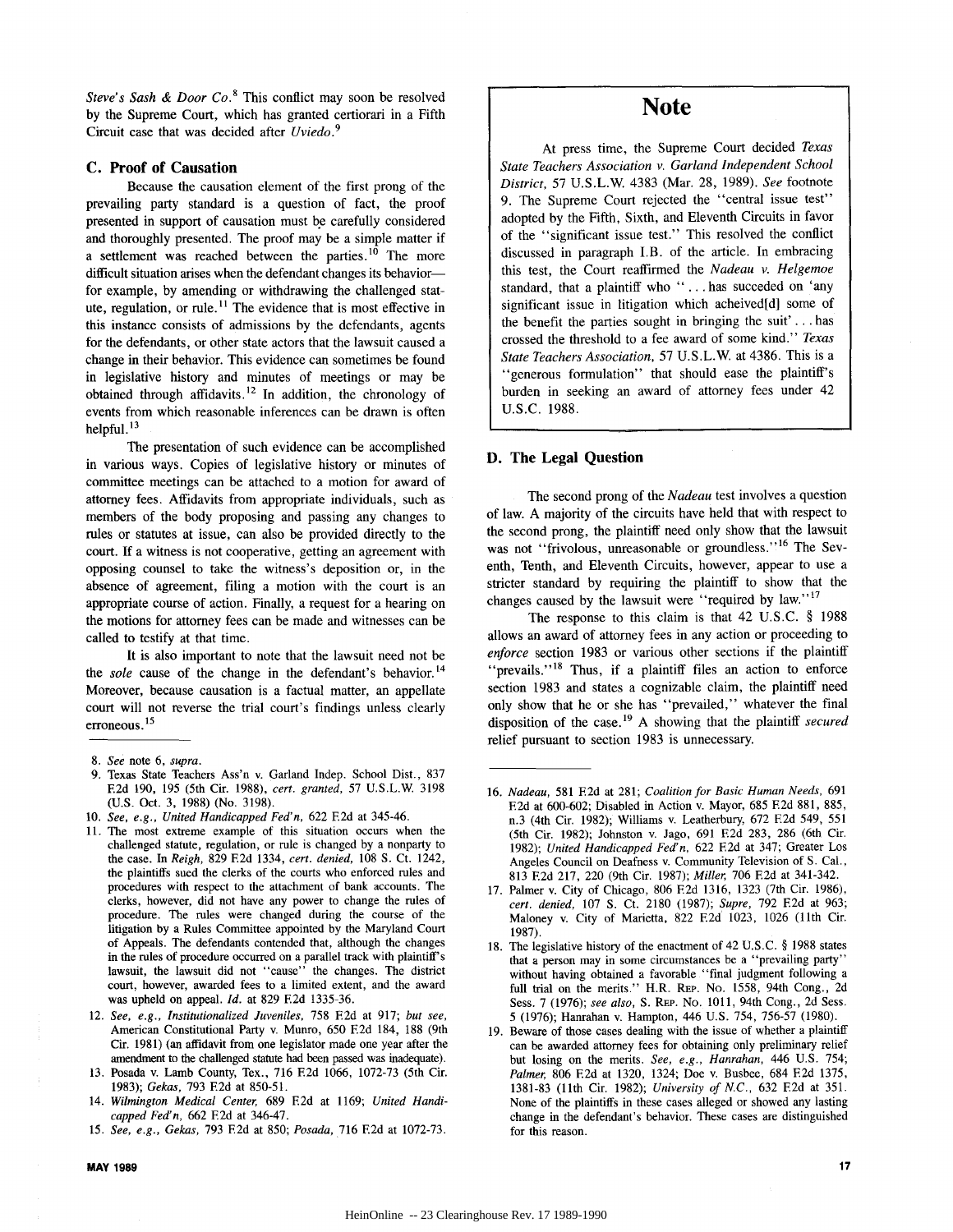Because this second prong of the test is a question of law, the appellate court will review such findings under the abuse of discretion standard. <sup>20</sup>

### **II. Defendant's Changed Behavior**

Attorney fees may be awarded if the lawsuit caused the defendant to change its behavior even if judgment is ultimately entered against the plaintiff. This situation presents the outer limits of what constitutes a "prevailing" party. The somewhat complex situation usually occurs when a plaintiff has challenged the constitutionality of a statute, regulation, or rule. During the course of the litigation, the defendant amends the law in question in ways that improve it but that do not completely address the plaintiff's concerns. The plaintiff pursues these additional concerns, but the court finds that these changes render the amended law constitutional.<sup>21</sup> Judgment is then entered in favor of the defendant, even though, as a practical matter, the plaintiff obtained some of the changes that were sought.

At least in theory, every circuit court of appeals dealing with this issue has recognized that attorney fees are awardable if the "catalyst" standard is met.<sup>22</sup> The appellate courts have actually faced this situation in only a few reported decisions.

Recently, the Supreme Court in *Hewitt v. Helms* discussed what the majority called a "peculiar-sounding question":

> whether a party who litigates to judgment and loses on all of his claims can nonetheless be a "prevailing party" for purposes of an award of attorney's fees. <sup>23</sup>

20. *See, e.g., In re* Burlington Northern, 832 **E2d** 422 (7th Cir. 1987).

The merits of *Hewitt* involved substantive and procedural due process claims. Plaintiff, a prisoner, was sentenced to disciplinary restrictive confinement when a prison hearing committee relied solely on an officer's report of the testimony of an undisclosed informant.<sup>24</sup> In 1983, the Supreme Court decided the issue of the prison's informal, nonadversarial procedures for determining the need for restrictive custody.<sup>25</sup> However, the Court did not decide at that time the question of whether the use of hearsay obtained from an unidentified informant violated plaintiff's constitutional rights, and remanded the case to the Third Circuit with instructions to the district court to enter judgment in favor of the plaintiff on this claim unless the defendant established the defense of official immunity.<sup>26</sup> In the district court, plaintiff only pursued his claim for damages (he had originally sought damages, declaratory judgment, and an injunction to expunge his prison records). The district court granted summary judgment for defendants on the ground of qualified immunity. The court did not enter a declaratory judgment in favor of the plaintiff, although the Third Circuit decision would have supported the entry of such an order. Apparently, plaintiff's attorney did not raise this issue in the district court.

Plaintiff then appealed the finding of immunity on the issue of damages and also requested expungement of his misconduct conviction. Defendants argued that all claims for injunctive and declaratory relief had been waived because of plaintiff's failure to pursue them in the district court and, in any event, these claims were moot because plaintiff was no longer in prison. 27 During the pendency of that appeal, the Pennsylvania Bureau of Corrections revised its regulations to include, for the first time, procedures for the use of confidential-source information in inmate disciplinary proceedings. These procedures would have been favorable to plaintiff had they been in operation at the time of his hearing. The Third Circuit affirmed the lower court's decision without comment.<sup>28</sup>

Following this ruling, plaintiff sought attorney fees, which the district court denied. The Third Circuit reversed on the ground that its prior holding that plaintiff's constitutional rights were violated, while not reduced to declaratory judgment in the district court, was an adequate form of judicial relief to support the award of attorney fees.<sup>29</sup> The Third Circuit also directed the district court to consider whether plaintiff's suit was a "catalyst" for the amendment to the directive that changed prison policy.

The Supreme Court again granted certiorari. Significantly, the Court recognized that

> [i]t is settled law, of course, that relief need not be judicially decreed in order to justify a fee award under **§** 1988. A lawsuit sometimes produces voluntary action by the defendant that affords the plaintiff all or some of the relief he sought through a judgment  $e.g.,$  a monetary settlement or a change in conduct that redresses

25. Hewitt v. Helms, 459 U.S. 460 (1983).

28. Helms v. Hewitt, 745 **F2d** 46 (3d Cir. 1984).

<sup>21.</sup> In *Reigh,* the district court found that the amendments to the postjudgment attachment rules of procedure, although an improvement, were also constitutionally defective. The Fourth Circuit, however, reversed. Reigh v. Schleigh, 784 **E2d** 1191 (4th Cir. 1986), *cert. denied,* 107 **S.** Ct. 167 (1986).

<sup>22.</sup> Gringras v. Lloyd, 740 **E2d** 210, 212 (2d Cir. 1984); Ross v. Horn, 598 **E2d** 1312, 1322 (3d Cir. 1979), *cert. denied,* 448 U.S. 906 (1980); *Institutionalized Juveniles,* 758 **F2d** at 912; Hennigan v. Ouachita Parish School Bd., 749 **F2d** 1148, 1152-53 (5th Cir. 1985); Fiarman v. Western Publishing Co., 810 **E2d** *85,* 86 (6th Cir. 1987); Janowski v. International Bhd. of Teamsters Local No. 710, 812 **F2d** 295, 297-98 (7th Cir. 1987); *Greater* Los *Angeles Council on Deafness,* 813 **E2d** 217, 219-20; *see also, United Handicapped* Fed'n, 622 **F2d** 342, 345-46 (fees awardable in case in which summary judgment on the merits was entered in favor of defendants but parties later entered into a settlement stipulation). Some courts have stated that a plaintiff cannot win attorney fees while losing on the merits. Turner v. McMahon, 830 **F2d** 1003 (9th Cir. 1987); Merkil v. Scovill, 787 **F2d** 174 (6th Cir. 1986), *cert. denied.* 107 **S.** Ct. 585 (1986); Harris v. Pirch, 677 **E2d** 354 (3d Cir. 1982); Ryan v. Mansfield State College, 677 **F2d** 354 (3d Cir. 1982). None of the plaintiffs in these cases ever alleged that the lawsuit caused changes in the behavior of the defendant. Other courts have held that if the change in the defendant's behavior only resulted because of an interim procedural order entered during the pendency of the lawsuit or that any change did not endure judgment, attorney fees are not awardable. *University of N.C.,* 632 **E2d** at 346-47; *Palmer,* 806 **E2d** at 1323, *cert. denied,* 107 **S.** Ct. 2180; Jensen v. City of San Jose, 806 **E2d** 899 (9th Cir. 1986) (en banc); *Busbee,* 684 **F2d** 1375, 1381-83 (11th Cir. 1982).

<sup>23.</sup> *Hewitt,* 107 **S.** Ct. at 2674.

<sup>24.</sup> *Id.* at 2674.

<sup>26.</sup> Helms v. Hewitt, 712 **F2d** 48 (3d Cir. 1983).

<sup>27.</sup> *Hewitt,* 107 **S.** Ct. at 2675.

<sup>29.</sup> Helms v. Hewitt, 780 **E2d** 367, 370 (3d Cir. 1986).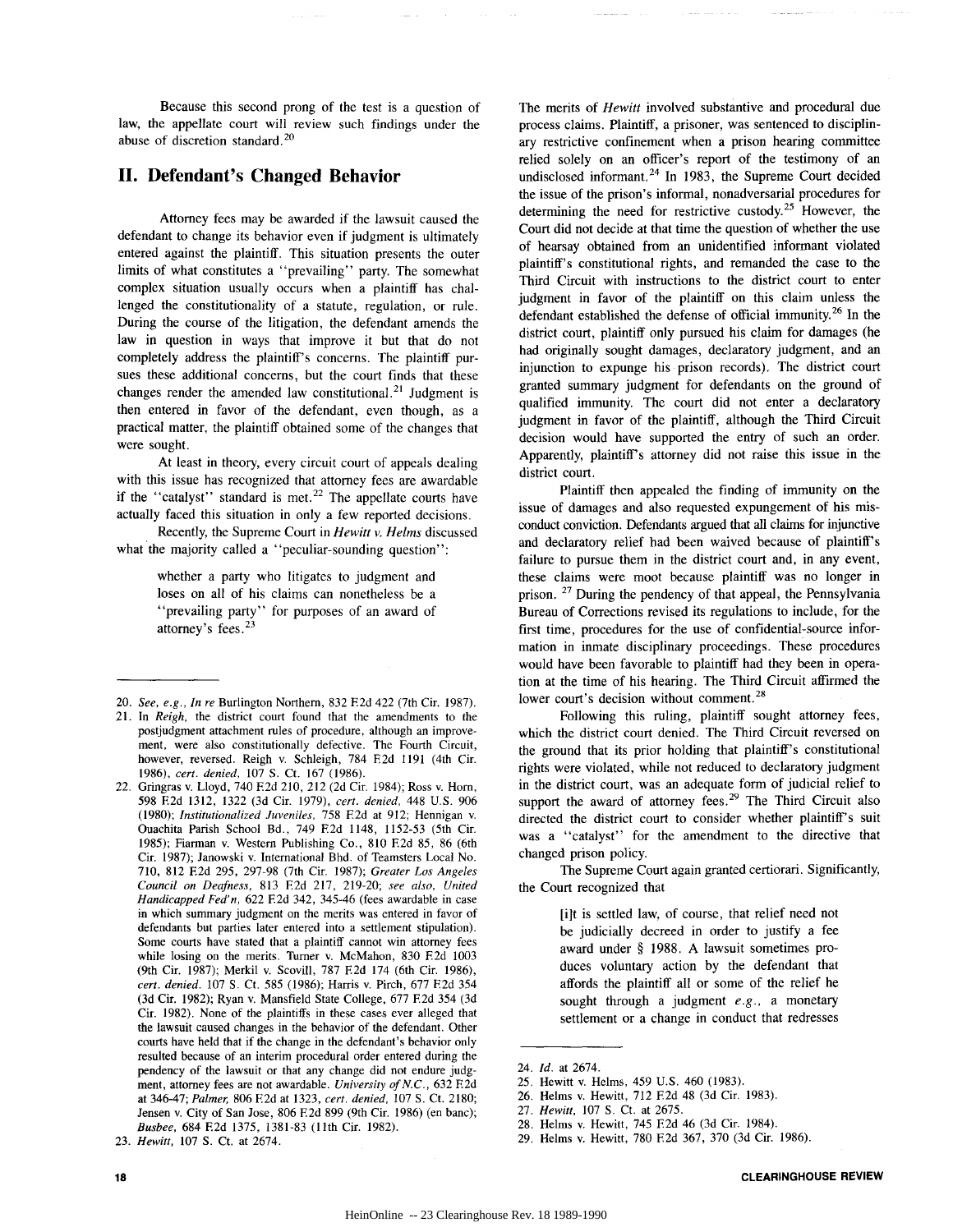the plaintiff's grievances. When that occurs, the plaintiff is deemed to have prevailed despite the absence of a formal judgment in his favor.  $30$ 

The Court held that because a statement in an appellate decision does not equate with a declaratory judgment and because plaintiff had not sought the entry of the declaratory judgment in the district court, plaintiff had not prevailed for purposes of an award of fees. $31$  In so ruling, the Court declined to reach the question of what circumstances would give rise to the "catalyst" theory *(i.e.,* the *Nadeau* theory) so as to justify an award under section 1988, finding that plaintiff had been released from prison at the time that the directive was amended and at the time that final judgment was entered in his case. $32$ 

This case teaches that if there is *any* basis for obtaining a partial judgment in favor of the plaintiff on any issue, it should be sought in the district court. If judgment is entered in favor of the plaintiff on *any* significant issue in the case, *some* fee award is appropriate, although the amount may be small. It is also important for plaintiff's counsel to prepare a full record on the catalyst theory issue and to be prepared for a mootness argument should the plaintiff become free from the harm caused by the defendant's behavior.

The ruling in *Hewitt* also demonstrates that the catalyst theory will not support an award of fees when a case becomes moot *before* the defendant makes changes in the challenged behavior. A number of circuits have applied the catalyst theory and awarded attorney fees even though the case has been dismissed as moot, if the changes in the defendant's behavior *creates* the mootness.<sup>33</sup> These decisions are not affected by the holding in *Hewitt,* since the defendant there did not change its behavior until after the plaintiff was paroled.<sup>34</sup> Attorney fees have also been denied in cases in which the trial court determined that the changes in the defendant's behavior occurred *before* the lawsuit was filed.<sup>35</sup> Even if equitable relief becomes moot, damage claims can, of course, be pursued and attorney fees awarded as to those claims. <sup>36</sup>

Another significant case dealing with the issue of whether a plaintiff who loses on the merits can win attorney fees also arose in the Third Circuit. In *Institutionalized Juveniles v.*

- 32. *Id.* at 2677. The four justices who dissented argued that the case should have been remanded to the district court for factual findings with respect to the "catalyst" theory.
- 33. Conservation Law Found. v. Secretary of Interior, 790 F2d 965, 968 (1st Cir. 1986); Exeter-West Greenwich Regional School Dist. v. Pontarelli, 788 E2d 47, 50 (1st Cir. 1986); *Coalition for Basic Human Needs,* 691 **E2d** at 598; Durett v. Cohen, 790 **E2d** 360, 361 (3d Cir. 1986); Savidge v. Fincannon, 836 **E2d** 898 (5th Cir. 1988); Robinson v. Kimbrough, 652 **F2d** 458, 462 (5th Cir. 1981); Coen v. Harrison County School Bd., 638 E2d 24, 26 (5th Cir. 1981); Gekas, 793 E2d 846, 849; Clark v. City of Los Angeles, 863 **F2d** 987, 989 (9th Cir. 1986); Fitzharris v. Wolff, 702 **E2d** 836, 839 (9th Cir. 1983); *American Constitutional Party,* 650 **F2d** 184, 186 (9th Cir. 1981); *Martin,* 773 F2d 1145, 1148; Fields v. City of Tarpon Springs, Fla., 721 **E2d** 318, 319 (11th Cir. 1983); Taylor v. City of Fort Lauderdale, 810 F2d 1551, 1555 (11th Cit. 1987); Commissioners, Court of Medina County, Tex. v. United States, 683 F2d 435 (D.C. Cir. 1982).

**If there is** *any* **basis for obtaining a partial judgment in favor of the plaintiff on any issue, it should be sought in the district court.**

*Secretary of Public Welfare*,<sup>37</sup> plaintiffs challenged Pennsylvania's laws and regulations relating to voluntary admissions and commitments of juveniles to mental health and mental retardation facilities. 38 During the pendency of the case, Pennsylvania amended its statute and regulations and improved them. Plaintiffs pursued the case, arguing that due process required even more, but the Supreme Court eventually ruled against them on this issue. 39 Nevertheless, the Third Circuit agreed with the district court's factual finding that the litigation was the catalyst for the changes in the law and that an award of attorney fees to some extent was appropriate. $40$  This opinion gives extensive and thoughtful consideration to the application of the catalyst theory in these complex circumstances.

The Fourth Circuit also grappled with this issue when it decided *Reigh v. Schleigh.<sup>41</sup>*This case was similar in its procedural history to *Institutionalized Juveniles* in that the plaintiffs challenged the constitutionality of the Maryland postjudgment garnishment rules of procedure and sought declaratory and injunctive relief. $42$  During the course of the litigation, the challenged rules of procedure were amended. Plaintiffs contended that the changes were not adequate and that due process required more. The district court agreed. 43 Defendants appealed, and the Fourth Circuit reversed on the merits. 44 Upon request of the plaintiffs, the district court then awarded a limited amount of attorney fees; this award was appealed to the Fourth Circuit by both sides. The Fourth Circuit affirmed but did, significantly, confirm the viability of the "catalyst" theory in light of the Supreme Court's decision in *Hewitt.<sup>45</sup>*

These cases indicate that the final judicial result in the litigation is not as important as whether the lawsuit caused some change in the defendant's behavior that survives the end of the case.46 While simply obtaining some preliminary relief may not be enough to support an award of attorney fees, causing changes in the defendant's behavior in an enduring way

- 39. Secretary of Pub. Welfare v. Institutionalized Juveniles, 442 U.S. 640 (1979).
- 40. *Institutionalized Juveniles,* 758 **E2d** at 912. The appellate court, however, disagreed with the district court's assessment of the actual extent of the benefits secured by the plaintiffs.
- 41. *Reigh,* 829 **E2d** 1334, *cert. denied,* 108 **S.** Ct. 1242.
- 42. Reigh v. Schleigh, 595 **E** Supp. 1535 (D. Md. 1984).
- 43. *Id.*
- 44. *Reigh,* 784 E2d 1191, *cert. denied,* 107 S. Ct. 167.

46. *See also Greater Los Angeles Council of Deafness,* 813 **E2d** 217 (9th Cir. 1987).

<sup>30.</sup> *Hewitt,* 107 S. Ct. at 2676.

**<sup>31.</sup>** *Id.* at 2677-78.

*<sup>34.</sup> Hewitt,* 107 **S.** Ct. at 2677.

<sup>35.</sup> Sorola v. City of Lamesa, 808 **E2d** 435, 437 (5th Cir. 1987).

<sup>36.</sup> LaFaut v. Smith, 834 F.2d 389 (4th Cir. 1987).

<sup>37.</sup> *Institutionalized Juveniles,* 758 **F2d** 897.

<sup>38.</sup> *Id.* at 901-02.

<sup>45.</sup> *Reigh,* 829 **E2d** at 1335, *cert. denied,* 108 **S.** Ct. 1242. Copies of the briefs in the appeal, as well as the petition for certiorari, are available from the Clearinghouse, No. 38,543.